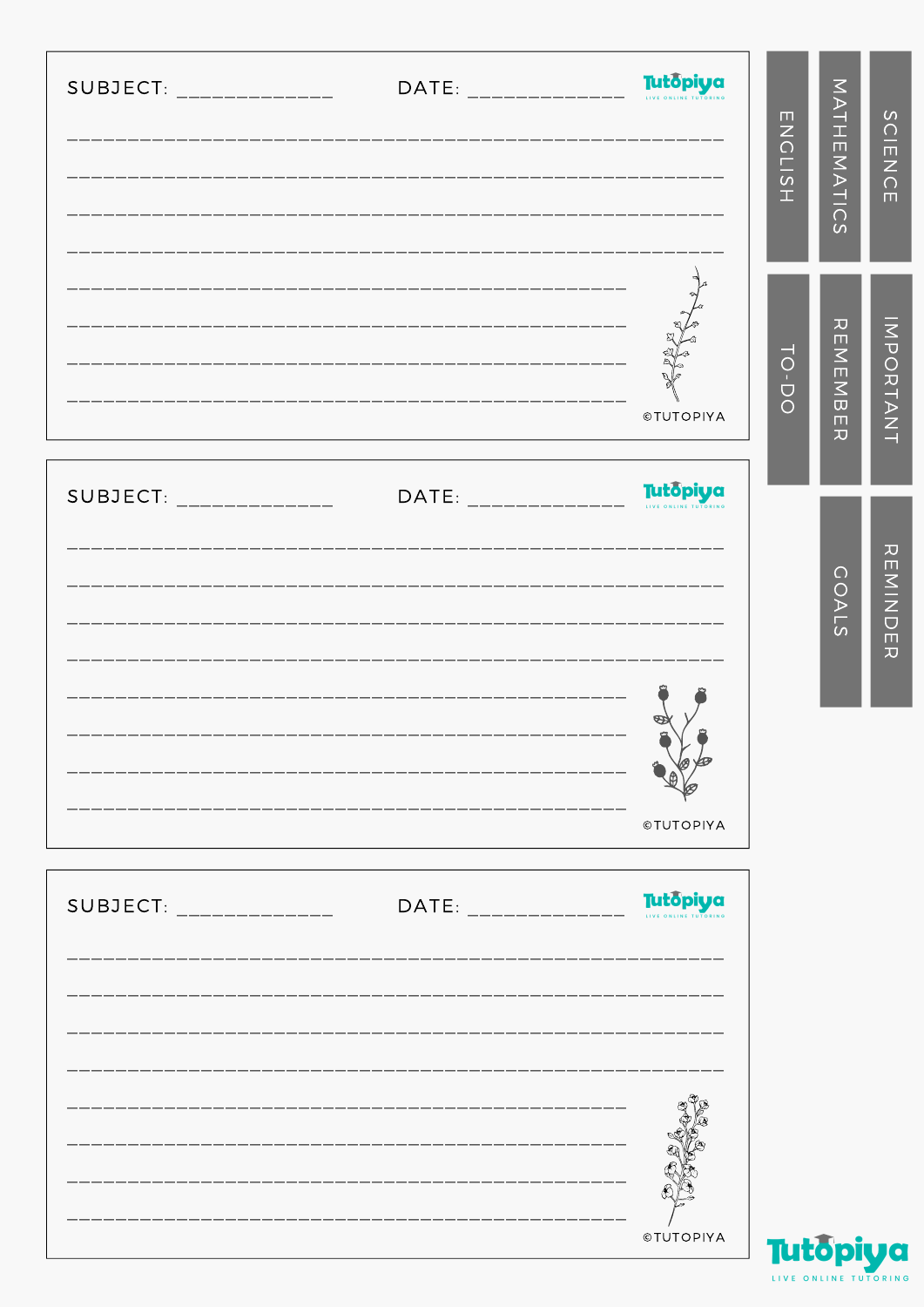

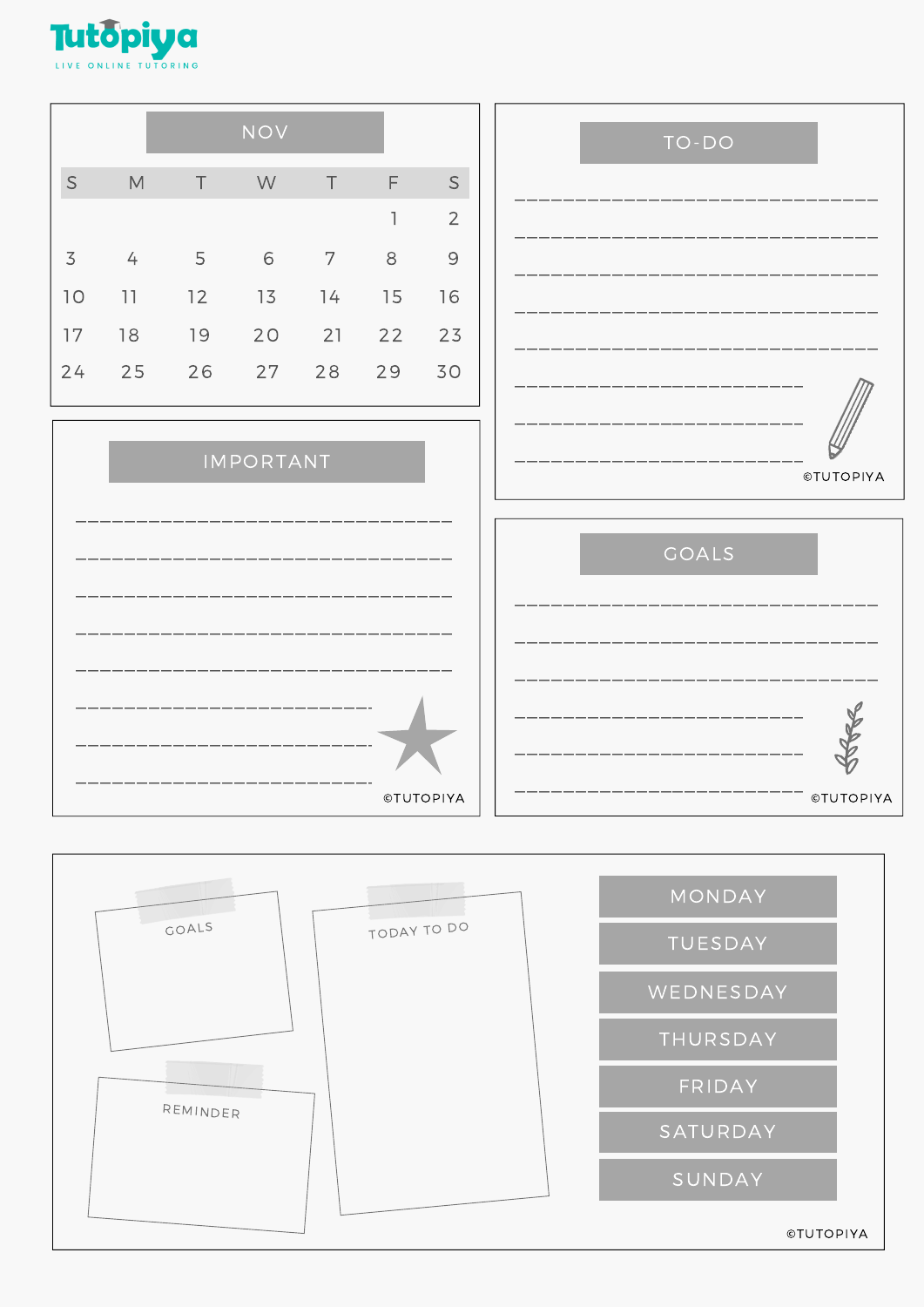# WEEKLY PLANNER- TUTOPIYA



### MONDAY

|            | ___<br>-- |           |
|------------|-----------|-----------|
| __<br>---- |           | ©TUTOPIYA |

| ____ |                  |
|------|------------------|
|      |                  |
|      | <b>©TUTOPIYA</b> |

### WEDNESDAY

| ___ |                  |
|-----|------------------|
|     |                  |
| --  | <b>©TUTOPIYA</b> |

## THURSDAY

| ---- |           |
|------|-----------|
| ---- |           |
|      | ©TUTOPIYA |

| ---- |           |
|------|-----------|
| ___  |           |
|      | ©TUTOPIYA |